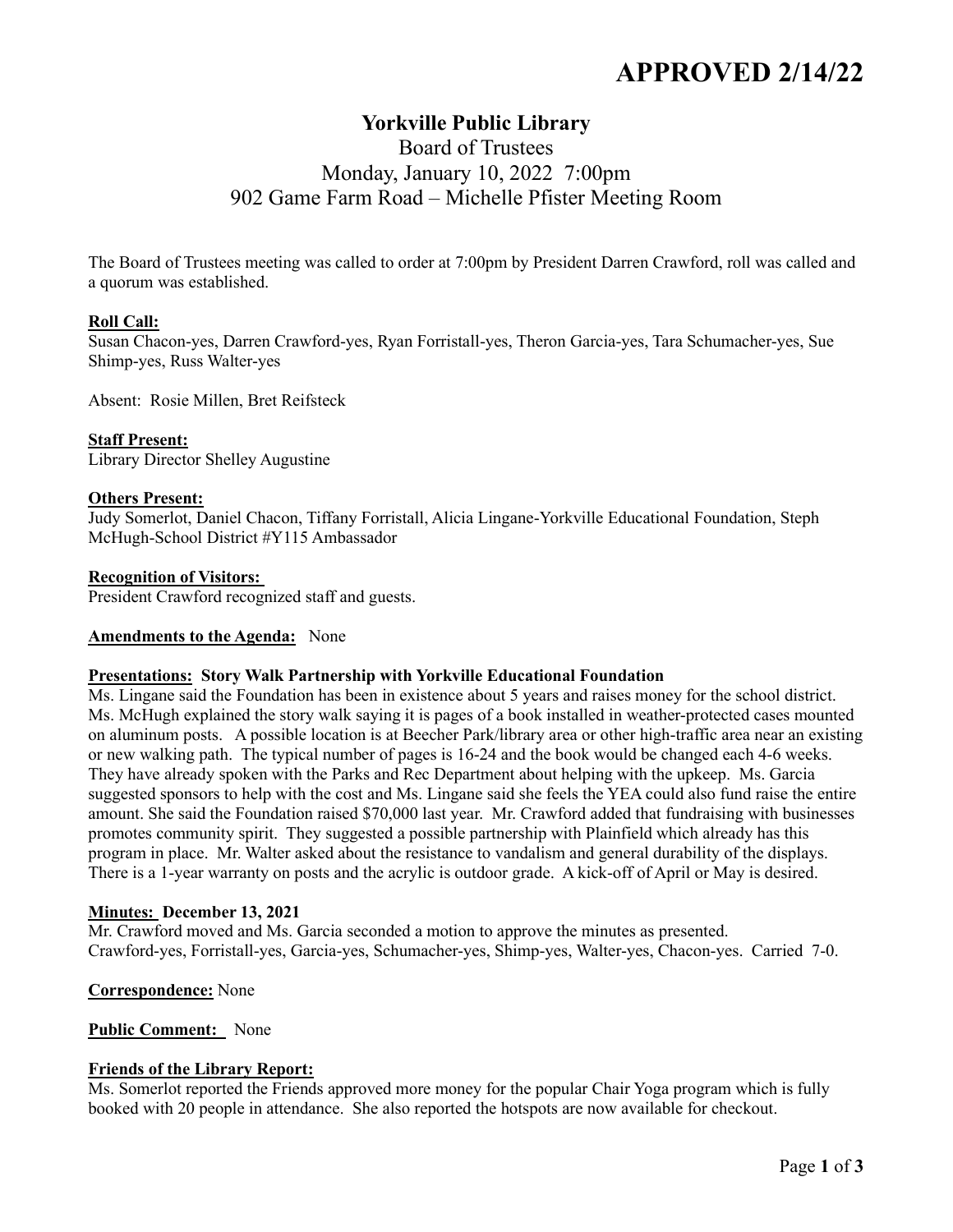Mini-golf organizer Tiffany Forristall reported on this event. After conversations with Library Director Augustine and the Friends Group, it was suggested the event be postponed to April 3<sup>rd</sup> due to the ongoing pandemic high case numbers. The April date would also be a kick-off to the National Library Week occurring that week. A decision will be made by the end of the week. Ms. Augustine said the Kendall County pandemic positivity rate is 30% and she feels it would be wise to postpone the event. She said spring break is the week prior to this. Board members agreed with postponement and notifications will be made to the media.

Ms. Augustine said the library has committed to a 'library crawl' with several other libraries where patrons visit those libraries and receive a 'passport' which would be stamped and a grand prize awarded in a drawing. The mini-golf event could also be publicized during that time.

In another matter, Ms. Chacon reported staff members shared 2 concerns to be brought to the Board meeting. The first is that birds have been flying into the picture window and they asked about purchasing window clings to prevent this. The second concern was the 5-day isolation policy for the current pandemic. (Will be discussed later in the meeting).

**Staff Comment:** None

# **Report of the Treasurer:**

# **Financial Statement**

Ms. Chacon presented the report and highlighted some of the larger bills for the month including the camera system, book purchase and annual renewal of Ancestory. The budget is at 67% of the FY at this time and natural gas is at 94%. It was noted gas is the only utility bill the library has to pay. Development fees are at 178% and there is a \$27,000 surplus.

# **Payment of Bills**

Mr. Crawford made a motion to pay the bills as follows and Ms. Garcia seconded:

\$15,537.34 Accounts Payable

\$39,452.34 Payroll

**\$54,989.68 Total**

Roll call: Forristall-yes, Garcia-yes, Schumacher-yes, Shimp-yes, Walter-yes, Chacon-yes, Crawford-yes. Carried 7-0.

# **Report of the Library Director:**

Director Augustine reported the following:

- Recapping the year, Ms. Augustine said letters were sent to new homeowners with a tremendous response to get library cards on-line. Patrons are using app mentioned in letter. All staff are vaccinated, upgraded equipment, services and systems, instituted curbside service, quarantine of books, revised cleaning procedures, resumed book sale, welcomed new Board members, expanded hours, new policies, first community fest, pop-up library, switched janitorial supply companies, received tech grant, and others.
- <sup>2.</sup> Started winter reading program, if goals are met, Friends will donate \$100 to the food pantry.
- <sup>3.</sup> Many activities planned for Martin Luther King Day.<br><sup>4.</sup> TAG will have Martin Luther King arts display and w
- <sup>4.</sup> TAG will have Martin Luther King arts display and will create programs for giving back.<br><sup>5.</sup> Police will hold blood drive at the library in February.
- <sup>5.</sup> Police will hold blood drive at the library in February.<br> $\frac{6}{10}$ . Director will participate in legislative meeting for library.
- <sup>6.</sup> Director will participate in legislative meeting for library matters.<br><sup>7.</sup> Decorative panel blew off library during high winds, city will repair
- <sup>7.</sup> Decorative panel blew off library during high winds, city will repair.<br><sup>8.</sup> City employee Ted Milschewski has been doing repairs, leaf cleanup.
- 8. City employee Ted Milschewski has been doing repairs, leaf cleanup, roof inspection, noticed exhaust fan not working. Spends 3-4 hours per week at library.
- 9. Have new hire.
- 10. Working on Per Capita Grant.
- <sup>11.</sup> Some delays from RAILS due to staff shortage.
- <sup>12.</sup> Did not renew Gale database due to cost.